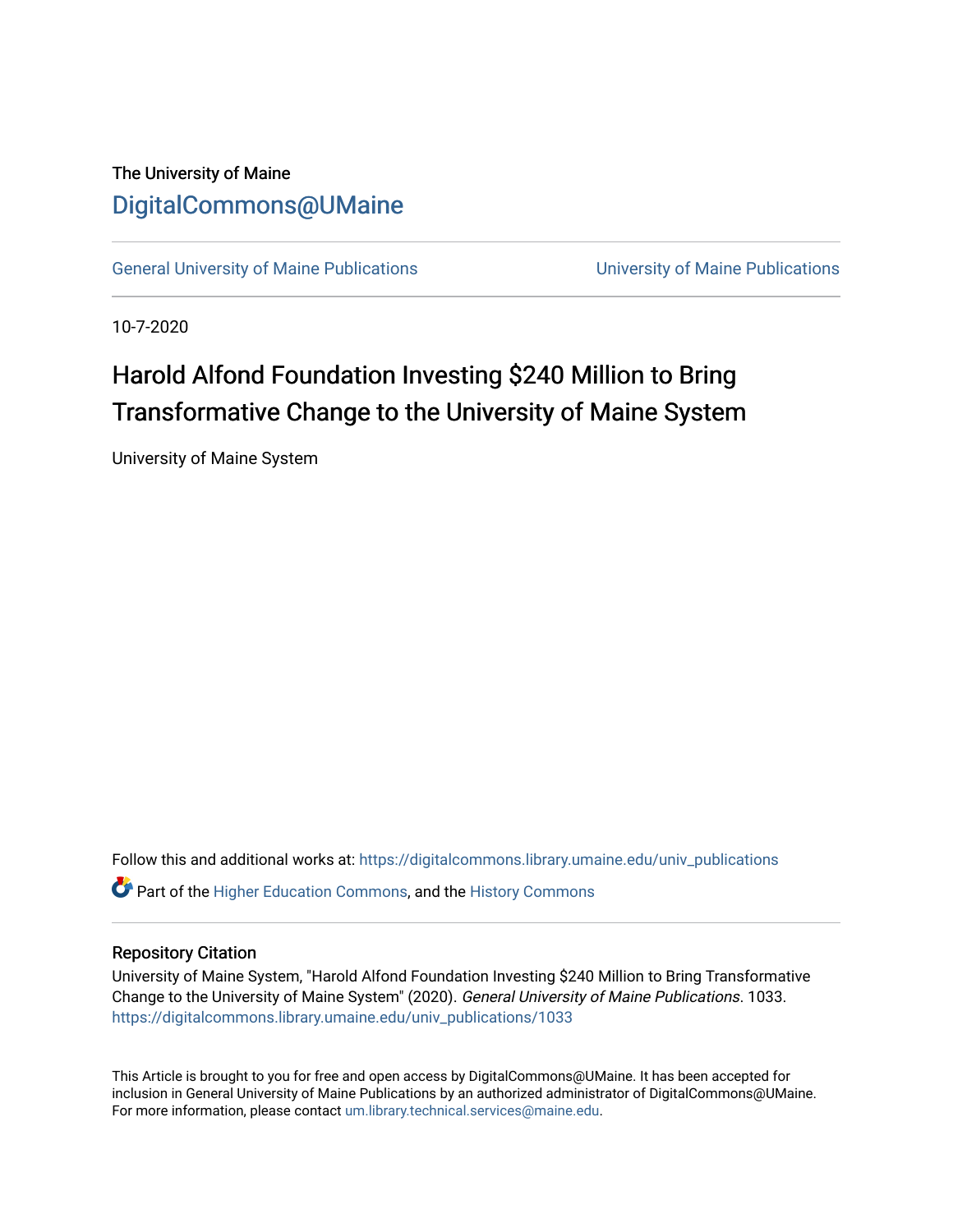#### University of Maine System COVID-19 Information: [Together for Maine: Principles for a Safe Return](https://www.maine.edu/together/) - Last Updated: 02/17/2021 @ 8:45am



# Harold Alfond Foundation Investing  $$240$ Million to Bring Transformative Change to the University of Maine System

*8th largest gift ever to an institution of public higher education follows the University of Maine System's first-in-the-nation transition to a unified accreditation* 

Orono, Maine — The Harold Alfond Foundation's [historic investment in Maine and its people](https://www.haroldalfondfoundation.org/wp-content/uploads/2020/10/HAF-press-release-10-6-20.pdf) includes a \$240 million commitment to the University of Maine System to bring transformative change to the state's largest educational, research, innovation and talent development asset.

The Alfond investment in the University of Maine System is the largest ever to a public institution of higher education in New England and the [8th largest gift](https://docs.google.com/spreadsheets/d/1ZlXcoj3d6OnEY404sWrro5VcB0k2v7rehfWy-suHCYQ/edit?usp=sharing) ever made to a U.S. institution of public higher education.

This commitment is a display of tremendous confidence in the faculty, staff and students of the University of Maine System. Collaboratively, UMS will build on strong foundations already in place at its universities and take effectiveness to new levels by implementing creative, innovative ideas and programs to serve the students and people of Maine.

The Harold Alfond Foundation's \$240 million commitment over the next 12 years recognizes how the University of Maine System's first-in-the-nation unified accreditation, [approved in June](https://www.maine.edu/blog/2020/06/26/joint-release-new-england-commission-of-higher-education-votes-to-accredit-university-of-maine-system/) by the New England Commission on Higher Education, provides new opportunities for faculty development, student support and innovative collaborative degree programs to advance Maine's economy and workforce in partnership with the public and private sectors.

"The University of Maine System is rising to meet the challenges of our state in a very big way. Through the initiatives we are supporting, it is perfectly poised to set new standards for how public higher education serves students and at the same time partners with employers in the pursuit of economic development and opportunity," said Greg Powell, Chairman of the Harold Alfond Foundation.

"It needs resources to do that and so we are betting big on its success and urging others to join us," said Powell. "Our investment in the University System is the largest single gift in the history of the Foundation and deservedly so. The System and its universities have a terrific leadership team and that leadership is setting an exciting strategic direction that commits our state's largest education and workforce development asset to student success, partnership and greater prosperity for the people of Maine."

The University of Maine System will leverage the Harold Alfond Foundation's transformative gift to secure an additional \$170 million in matching funds over the next 10 years from private, state and federal sources, resulting in \$410 million total investment in Maine's public university system.

"Maine is receiving a transformative, unprecedented investment in its people and its future from the Harold Alfond Foundation," said Chancellor Dannel Malloy. "And it comes at a time when we need optimism and an affirmation that we work best when we work together. Through the work to achieve unified accreditation for our universities and, more recently, to bring our students back to Maine in one of the safest fall reopenings in the country, we have remained focused on both the success, and public health and safety of our students, faculty and staff, and the Maine communities where they learn, teach and engage in research.

"We are extremely grateful for the Harold Alfond Foundation's commitment to Maine's public universities," Malloy said. "We're ready to use these generous investments and the matching dollars they leverage to transform our academic collaborations and facilities, provide resources to faculty for development and innovation, support student success and provide scholarships, and work with state and global partners to accelerate workforce and economic opportunities for Maine. All of this honors the Harold Alfond Foundation's 70-year legacy of service and generosity."

"The Board of Trustees is incredibly appreciative of the Harold Alfond Foundation's support for and confidence in the steps we have taken to provide Maine's public universities with the leadership and strategic direction necessary for them to become an accessible, affordable, and responsive 21st-century leaders in education, research and workforce development," said James Erwin, Chair of the UMS Board of Trustees.



### UMS News

Press [Releases](https://www.maine.edu/press-releases/)

[Strategic](https://www.maine.edu/strategic-priorities/) Priorities

### Media Contacts

University of Maine System, Chancellor's Office, & Board of Trustees:

 $Q =$ 

**Dan Demeritt** Exec Dir of Public Affairs 207-441-6962 [dan.demeritt@maine.edu](mailto:dan.demeritt@maine.edu)

#### Campus-specific info:

[UMaine](http://www.umaine.edu/news/home/media-contacts/) (Orono) [UMA](https://www.uma.edu/directory/staff-department/marketingpublications/) (Augusta) [UMF](http://pr.umf.maine.edu/contact-us/) (Farmington) [UMFK](https://www.umfk.edu/news/staff/) (Fort Kent) [UMM](mailto:amy.lentz@maine.edu) (Machias) **[UMPI](https://www.umpi.edu/offices/marketing-and-communications/)** (Presque Isle) [USM](http://www.usm.maine.edu/publicaffairs/people) (Portland)

### Social Media



## S Follow @1U4ME

### Archives

| February 2021      |
|--------------------|
| January 2021       |
| December 2020      |
| November 2020      |
| October 2020       |
| September 2020     |
| <b>August 2020</b> |
| July 2020          |
| June 2020          |
| May 2020           |
| <b>April 2020</b>  |
| March 2020         |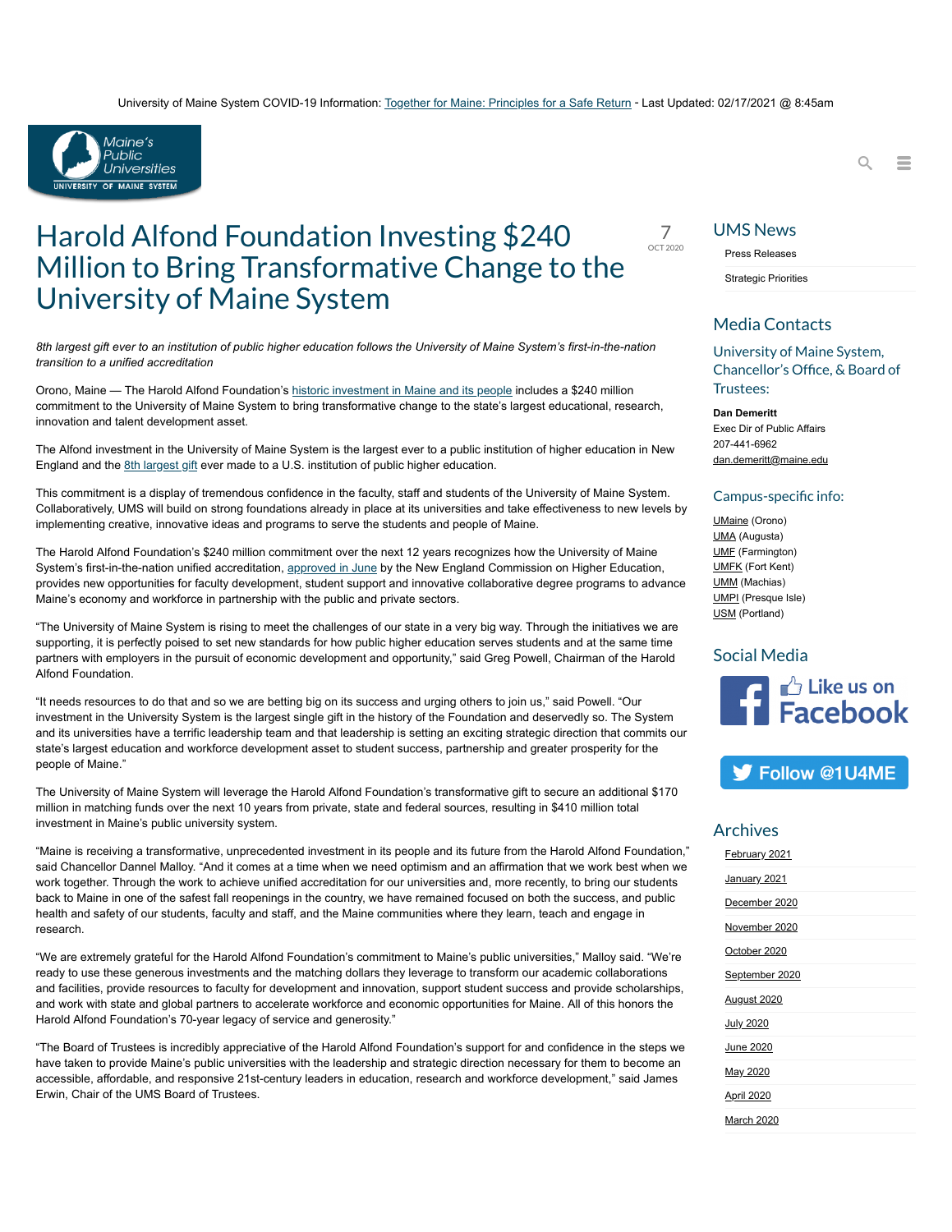"Given the right educational and experiential learning opportunities, Maine students and workers can compete with anyone in the world," Erwin said. "With the Alfond Foundation's historic partnership, we have a once-in-a-generation opportunity to become the high-performing statewide institution of public higher education Maine families, employers and community leaders need to overcome the state's demographic and skills-gap challenges, and to participate fully in the rapidly changing knowledge economy."

#### **Harold Alfond Foundation \$240 Million Investment**

The Harold Alfond Foundation's investment in the University of Maine System will be focused in four areas:

- \$55 million for the Maine Graduate and Professional Center Supporting scholarships, integrated program development across business, law, public policy and graduate engineering; and a state-of-the-art building on the University of Southern Maine's Portland campus to house the Maine Center programs and Maine Law, and to serve as a center for collaboration and engagement to help attract and strengthen the Maine economy.
- \$75 million for a multi-university Maine College of Engineering, Computing and Information Science to be cooperatively led by the University of Maine — Providing additional undergraduate engineering programs at the University of Southern Maine, UMaine graduate engineering programs offered in Portland, expanded pathways into the statewide college from all UMS universities, new opportunities for shared programs, interdisciplinary structures and partnerships, and further [renovations to UMaine's engineering education infrastructure alongside the Ferland Engineering Education and Design](https://umaine.edu/news/blog/2020/04/28/umaine-holds-virtual-groundbreaking-for-78-million-ferland-engineering-education-and-design-center/) Center currently under construction.
- \$20 million for student success and retention Funding for three programs to be piloted at UMaine and expanded across the University of Maine System that include research learning opportunities for first- and second-year undergraduate students, a gateways to success initiative to expand learning assistance and curricular redesign to reduce failure rates and improve retention in "gateway" STEM courses, and a pathways-to-careers program to expand access to credit-bearing internships and other experiential learning opportunities System-wide.
- \$90 million for athletic facilities at the University of Maine and the well-being of Maine people Providing support to maintain excellence in the state's only Division I athletics program, advance gender equity, and provide a preferred destination for high school sports championships, large academic fairs and competitions, and community events. All of the university's students and people from throughout Maine will be able to use the state-of-the-art athletic and convening venues at the state's flagship university in Orono.

University of Maine System universities will be sharing additional details on these initiatives, including facility renderings and master plan updates, program expansions, new partnerships, faculty hires and other innovations in future announcements, and through engagements with university, community and industry stakeholders.

#### **UMS TRANSFORMS**

With the Harold Alfond Foundation's historic commitment to transformative change in public higher education, the University of Maine System will shortly announce how the initiatives will be developed, beginning with discussions about the opportunities with interested faculty, staff and students. In the initial stages of this work, termed UMS TRANSFORMS, university and System leaders will be convening information sessions and open forums, identifying individuals interested in participating and establishing an implementation structure. University community input, continued conversation with the Harold Alfond Foundation, and engagement with other grantees and state partners will help to define outcomes and measures of success for the initial stages of the initiatives.

#### **University Leaders Respond to the Harold Alfond Foundation's Investment**

#### **University of Maine President Joan Ferrini-Mundy**

*We are deeply grateful to the Harold Alfond Foundation for providing this extraordinary opportunity for transformation at the University of Maine and across the University of Maine System. This investment will have a far-reaching impact throughout Maine and well beyond. The UMS and other initiatives announced today will enable the development of talent that will serve Maine for decades to come, grow the environments that foster innovation and entrepreneurship, and renew infrastructure for research and education.* 

*The investments in Black Bear athletics are an investment in Maine. They will strengthen and solidify the state's only Division I athletics program and ensure gender equity. UMaine will have the facilities to be able to welcome schools and organizations from across Maine for athletic competitions and championships, and other statewide initiatives ranging from STEM to the arts.*

*The Alfond Foundation's vision and leadership give us opportunities unlike any we have ever had to emphasize student success and retention; expand engineering, computing and information science education statewide at the undergraduate and graduate levels, in partnerships with K-12, higher education, and the public and private sectors; and help drive economic recovery and growth in Maine through the integration of business, law and public policy. I thank the Alfond Foundation for its confidence in our capabilities and potential to use this gift of unprecedented magnitude to transform our institutions and our state.* 

#### **University of Southern Maine President Glenn Cummings**

| January 2020       |  |
|--------------------|--|
| December 2019      |  |
| November 2019      |  |
| October 2019       |  |
| September 2019     |  |
| <b>August 2019</b> |  |
| July 2019          |  |
| June 2019          |  |
| May 2019           |  |
| <b>April 2019</b>  |  |
| March 2019         |  |
| February 2019      |  |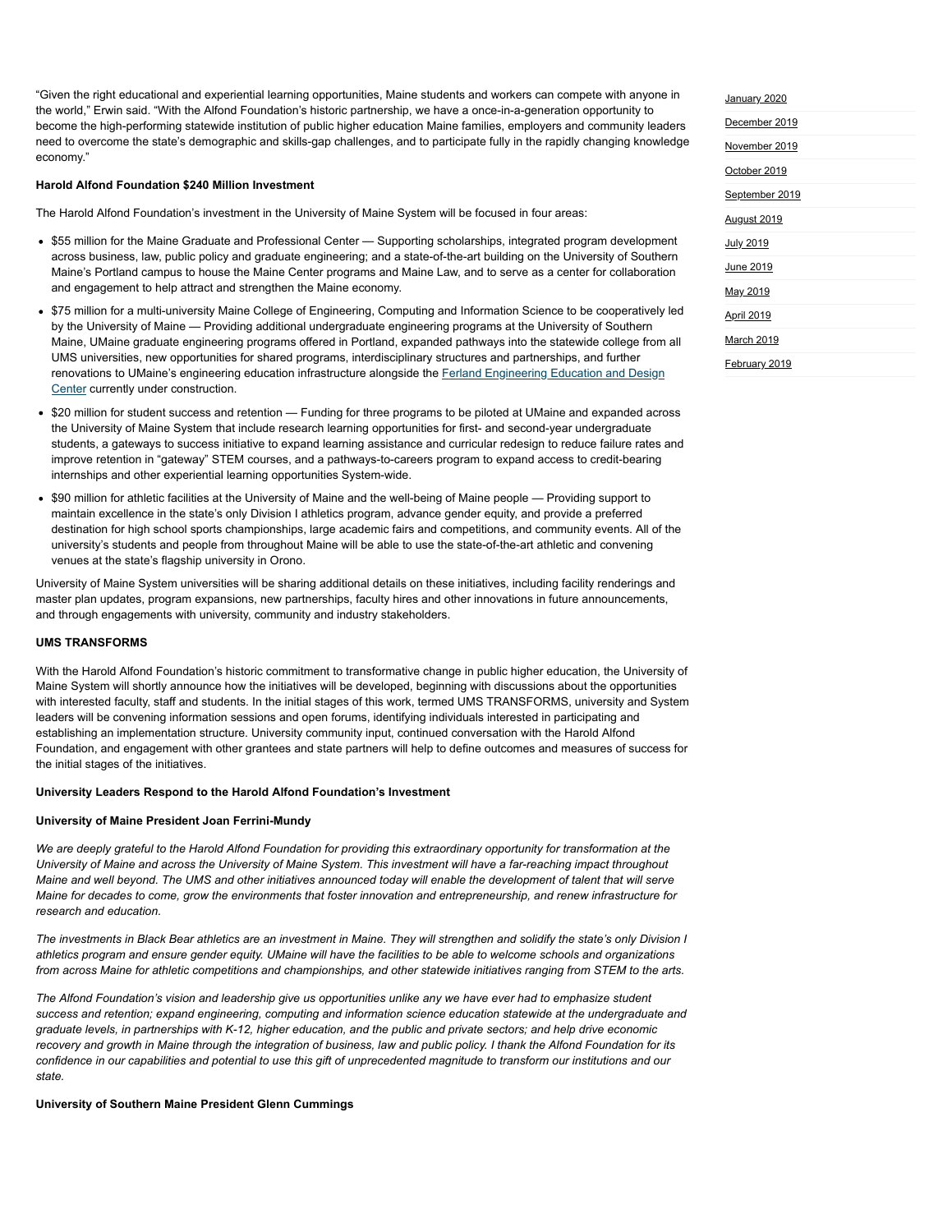*The Harold Alfond Foundation has our community's deepest gratitude for this historic gift to Maine's flagship university, to the entire University of Maine System and to the University of Southern Maine.*

*The Foundation's commitment will have a transformative and lasting impact on Maine students. The gift will allow our universities to add even greater value to our state's workforce and will strengthen our graduates' contributions to their communities. It's especially wonderful to see the Foundation's commitment to build new facilities for the Maine Graduate and Professional Center on USM's Portland Campus and provide USM students with expanded scholarships. The Foundation's investment will strengthen the Center's ability to marshal programs in law, business, policy and public health to grow Maine's economy. We will all gain from the Center's ongoing service to Maine's businesses and civic, legal and nonprofit organizations.*

*On behalf of the USM community, I thank the Harold Alfond Foundation for their confidence in our ability to realize the full potential of their investment and the magnitude of their generosity.*

#### **University of Maine School of Law Dean Leigh Saufley**

*On behalf of the students – current and future – of Maine Law and the Graduate and Professional Center, we send our deepest gratitude to the Harold Alfond Foundation, not just for the extraordinary generosity demonstrated through this transformative grant, but also for the vision and support for collaborative and cross-disciplinary education. The interplay of business, law, science, engineering, and policy has never been more important in Maine and this country. The work already made possible through prior generosity of the Foundation has demonstrated the critical importance of educating the next generation of Maine's business leaders, lawyers, policy makers, scientists and engineers across multiple disciplines, and this extraordinary gift will advance the reframing of graduate education in a way that will add immense value to Maine for generations to come.* 

#### **University of Maine Athletic Director Ken Ralph**

*Words cannot adequately convey our appreciation for the generosity of the Harold Alfond Foundation. This gift to the University of Maine System and to Black Bear Athletics once again shows how the Board of the Harold Alfond Foundation continues to honor Mr. Alfond's passion for excellence in education and athletics. This grant will allow us to upgrade our facilities to improve the competitiveness of our Division I teams, advance our stated commitment to gender equity in our athletics programs, as well as create a destination for youth club programs and high school championship level events, cementing Orono as the premier destination in Maine for sports while drawing countless youth to our campus to enjoy the thrill of competing.*

*This grant will allow us to build out some new facilities and upgrade existing facilities. The full execution of our plan will positively impact all 17 of our varsity programs while also providing better facilities for our on-campus recreational sports. The spectator experience will also be enhanced so people can more easily make the decision to come to campus to cheer on their Black Bears.*

*Since the mid-'70s when Harold Alfond made a gift which would become Alfond Arena, the Alfond family has positively impacted generations of athletes in Orono. This new grant will allow us to enhance the Alfond legacy with the University of Maine and the Black Bears. We are humbled by the generosity shown by the Harold Alfond Foundation and will work hard every day to live up to the expectations Harold Alfond had for the university and its athletic department.*

#### **Media Resources**

[Video with](https://youtu.be/PCdlMCdv6-4) UMaine President Joan Ferrini-Mundy

[Link to UMS Logo](https://drive.google.com/file/d/155eteK92nFyqVph9ZyqlpA_8YmvJzEDo/view?usp=sharing) and [UMS Style Guide](https://www.maine.edu/style-guide/) - scroll to bottom for links to logos for the universities

Chancellor Malloy [Bio](https://www.maine.edu/chancellors-office/dannel-p-malloy-chancellor/), [Portrait Photo](https://www.maine.edu/chancellors-office/wp-content/uploads/sites/53/2019/12/Malloy-Official-July-1-2019-Portrait-1.jpg) and [Safe Return Photo:](https://drive.google.com/file/d/1pjZaOfjo813n-dKS6fH3CvyQ7FaCEzNF/view?usp=sharing)

Chancellor Malloy speaks with USM student Nathan Henry, a Business Marketing Major from Brewer, Maine, moving into his residence hall at the start of the Fall 2020 semester.

#### **About the University of Maine System**

Established in 1968, the University of Maine System (UMS) unites six distinctive public universities, comprising 10 campuses and numerous centers, in the common purpose of providing quality higher education while delivering on its traditional tripartite mission of teaching, research, and public service.

A comprehensive public institution of higher education, UMS serves more than 30,000 students annually and is supported by the efforts of more than 2,000 full-time and part-time faculty, more than 3,000 regular full-time and part-time staff, and a complement of part-time temporary (adjunct) faculty.

Reaching more than 500,000 people annually through educational and cultural offerings, the University of Maine System also benefits from more than two-thirds of its alumni population residing within the state; more than 123,000 individuals.

The System consists of six universities: The University of Maine (UMaine), including its regional campus the University of Maine at Machias (UMM); the University of Maine at Augusta (UMA); the University of Maine at Farmington (UMF); the University of Maine at Fort Kent (UMFK), the University of Maine at Presque Isle (UMPI); and the University of Southern Maine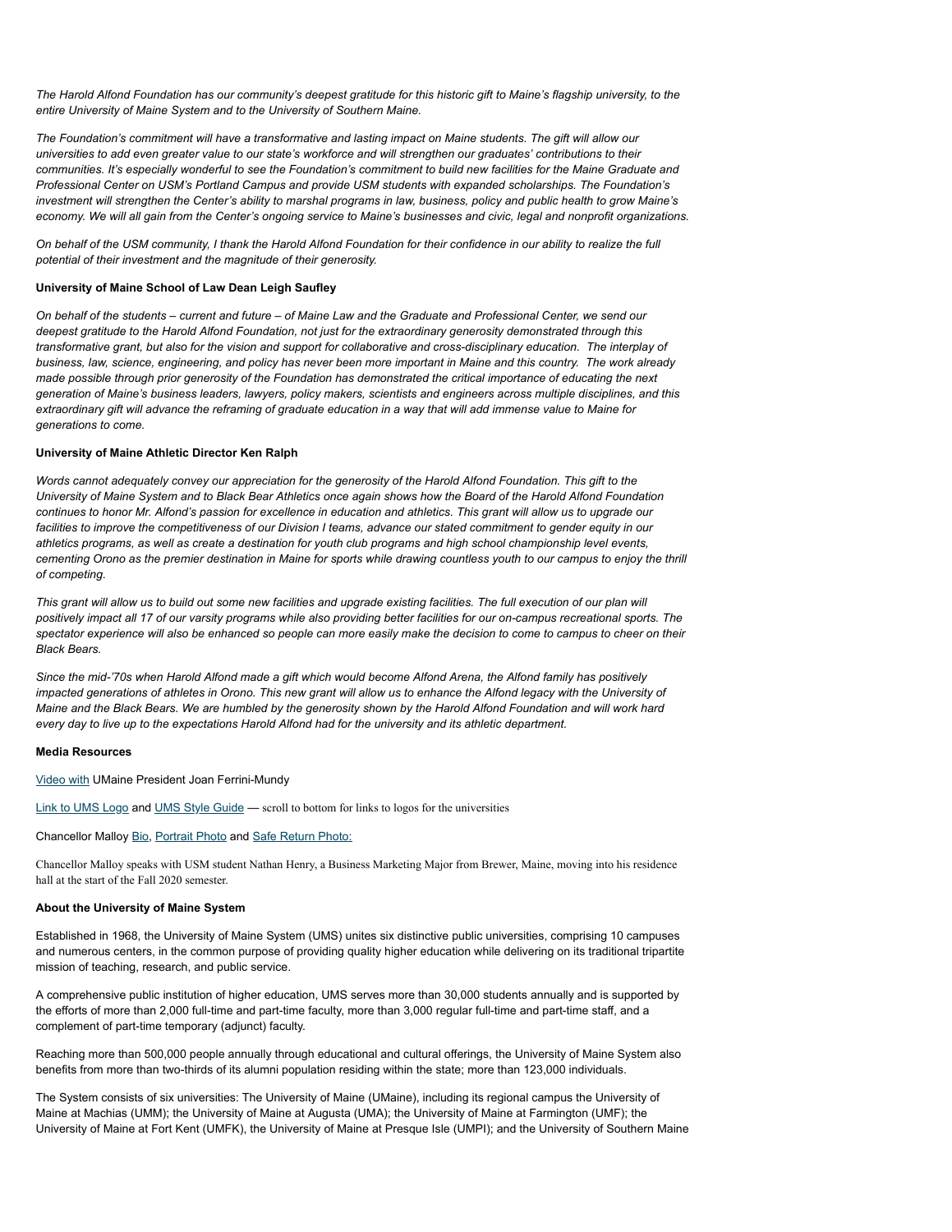(USM). The System also includes the University of Maine School of Law and the University of Maine Graduate and Professional Center.

-END-

**[OCR Resolution](https://www.maine.edu/ocr-resolution/) [Accessibility & Non-Discrimination](https://www.maine.edu/accessibility/) [Privacy Policy](https://www.maine.edu/privacy-policy/) [Freedom of Access Requests](http://www.maine.edu/general-counsel/freedom-of-access-requests/) [Style Guide](https://www.maine.edu/style-guide/) [Site Map](https://www.maine.edu/site-map/) © 2021 University of Maine System**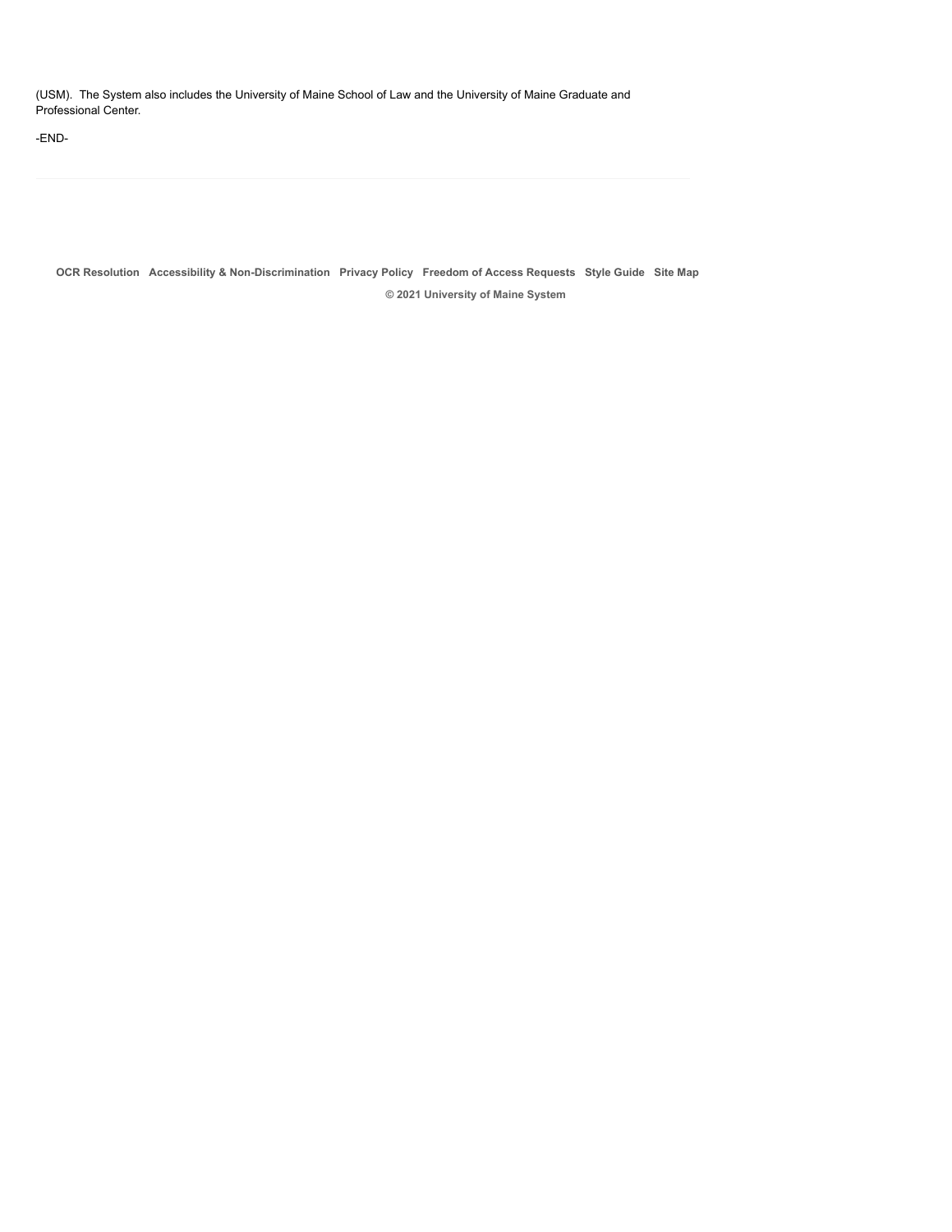

# **Harold Alfond Foundation Invests \$500 Million in Maine and its People**

*Partners with Eight Institutions Transforming the State's Future* 

**PORTAND, ME, October 6, 2020 –** The Harold Alfond Foundation today announced more than \$500 million dollars of new grant investments in Maine people and institutions to help grow the state's workforce and economy and support quality health care. These new investments build on the Foundation's long-standing commitment to provide opportunity for the people of Maine to thrive from birth through career.

"Our state faces unprecedented challenges," said Greg Powell, Chairman of the Harold Alfond Foundation. "In the face of these challenges, we still see a bright, prosperous future for the people of Maine. Today's grants are to vital, high-performing Maine institutions who will help build that future."

Governor Janet Mills praised the investment. "I am grateful to the Harold Alfond Foundation for their partnership in making our long term goal of welcoming all innovators home to Maine a reality. By bringing together higher education institutions, research institutions, community organizations and business leaders, this initiative will fuel new opportunities for Maine people and diversify and expand our economy at a critical moment in our state's history."

Receiving commitments ranging between \$5 million and \$240 million each, the grant recipients are innovators in education, skill-building, research and job creation. Supporting the goals of Maine's 10-year Economic Development Strategy, the selected institutions will help enhance the skills of the state workforce, promote innovation and entrepreneurial solutions, and strengthen the state's infrastructure.

The grant recipients are the University of Maine System, The Roux Institute at Northeastern University, the University of New England, Thomas College, FocusMaine, Colby College, Waterville Creates!, and The Jackson Laboratory:

• **The University of Maine System (UMS):** to support transformative change at Maine's public universities by launching a cutting edge, multi-university 'College of Engineering, Computing, and Information Science;' creating new programs supporting student retention and success; further developing the Maine Graduate and Professional Center, integrating law, business, and public and health policy; and enhancing athletic facilities at UMaine, home to the state's only Division I athletic program. In aggregate, the UMS grant represents a strategic, long-term effort to strengthen the capacity of Maine's public universities to meet the state's most pressing higher education, workforce and economic needs.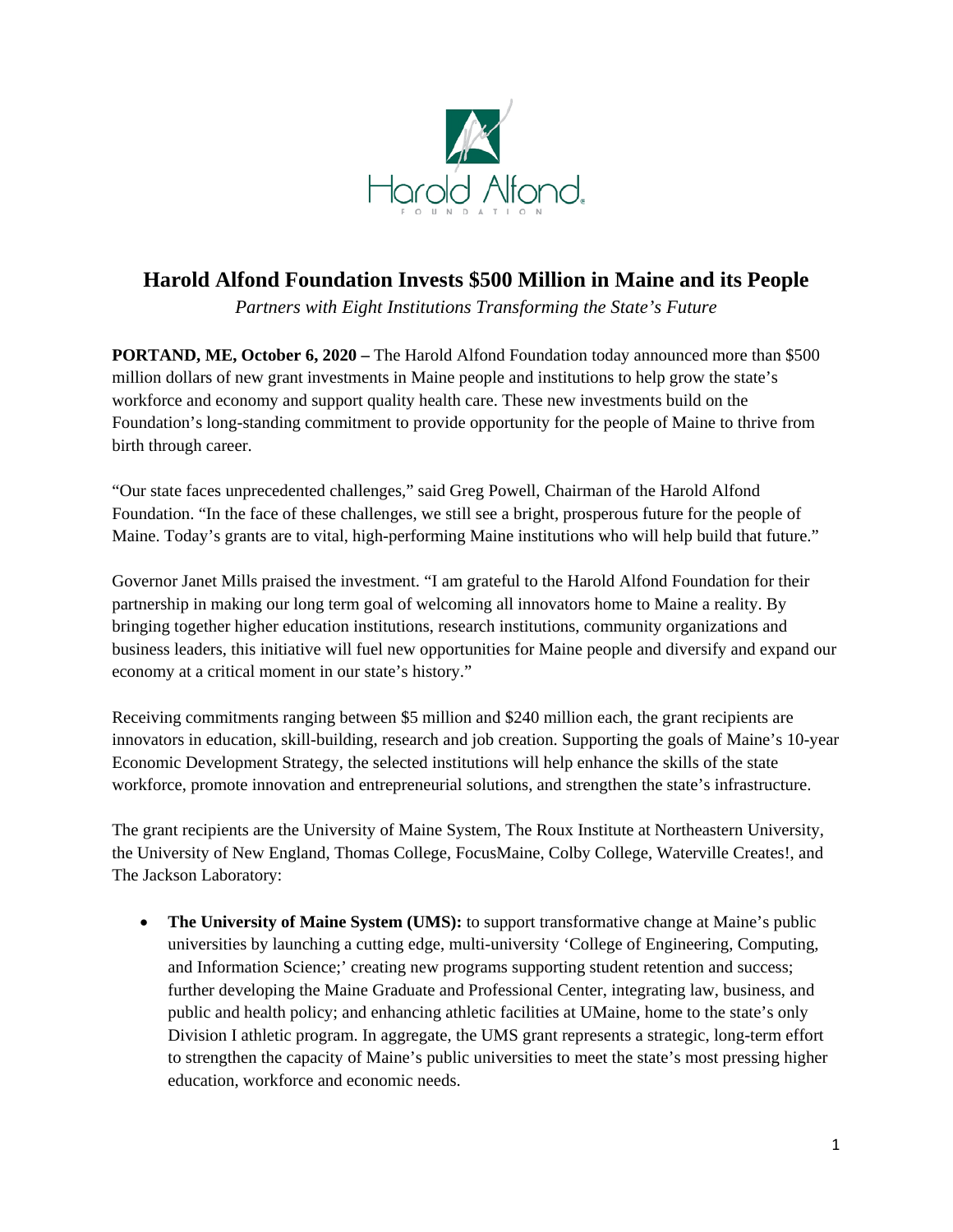- **The Roux Institute at Northeastern University:** to support scholarships, graduate education programming, and research capabilities for Maine residents in the fields of AI, computer and data science, digital engineering, and the advanced life sciences and medicine. The grant is designed to spur innovation, build talent, and drive economic growth in Portland and the State of Maine.
- **The University of New England (UNE):** to support the establishment of the Institute for Interprofessional Education and Practice and construction of a new facility for the relocation of the UNE College of Osteopathic Medicine from Biddeford to Portland. UNE is Maine's largest health care educator and home to Maine's only medical school and Northern New England's only dental college. It is a national leader in team-based health care education with expertise in digital health and treating rural and aging populations. This project will unify medical students with students studying to be nurses, dentists, physician assistants, pharmacists, and other health care professionals on its Portland Campus. It will also enable the acceleration of high-growth undergraduate programs on the University's Biddeford campus. In so doing, the grant will help grow and strengthen Maine's workforce.
- **Thomas College:** to support the College's sustained excellence and growth through the launch of new academic programs in leading-edge fields, enhanced student retention programs, expanded affordability initiatives, and a deepening of academic and employer community partnerships through the Harold Alfond Institute for Business Innovation.
- **FocusMaine:** to expand statewide programmatic efforts to accelerate high-quality job growth in three of Maine's most globally competitive and high-growth fields—the life sciences, aquaculture, and agriculture—with a focus on skills and talent development.
- **Colby College**: to support the economic revitalization of Waterville through the coordinated redevelopment of multiple Main Street buildings and the construction of a state-of-the-art athletic and recreation center. The Foundation's support of Colby furthers a long-standing funding relationship: Harold Alfond made his first ever major gift in 1955 to Colby, to build the Alfond Ice Arena on the College's campus.
- **Waterville Creates**!: to support the organization's partnerships with Colby College in the construction of the Paul J. Schupf Center for the Arts on Main Street, as well as the operations of Waterville Creates!, the leader of arts and cultural programming in the city. This effort, along with those of Colby in Waterville more generally, is designed to help attract students and families to a vibrant Central Maine.
- **The Jackson Laboratory (JAX):** to further the scope of the Maine Cancer Genomics Initiative, increasing patient access to genomic therapies and clinical trials, and creating new digital tools to enable quick dissemination of learnings and genetic services in rural settings. The JAX grant, along with the Foundation's ongoing support of the MaineHealth Cancer Care Network, a program of MaineHealth and MaineGeneral Health, in partnership with JAX, puts Maine on the cutting edge of leading cancer research and patient care.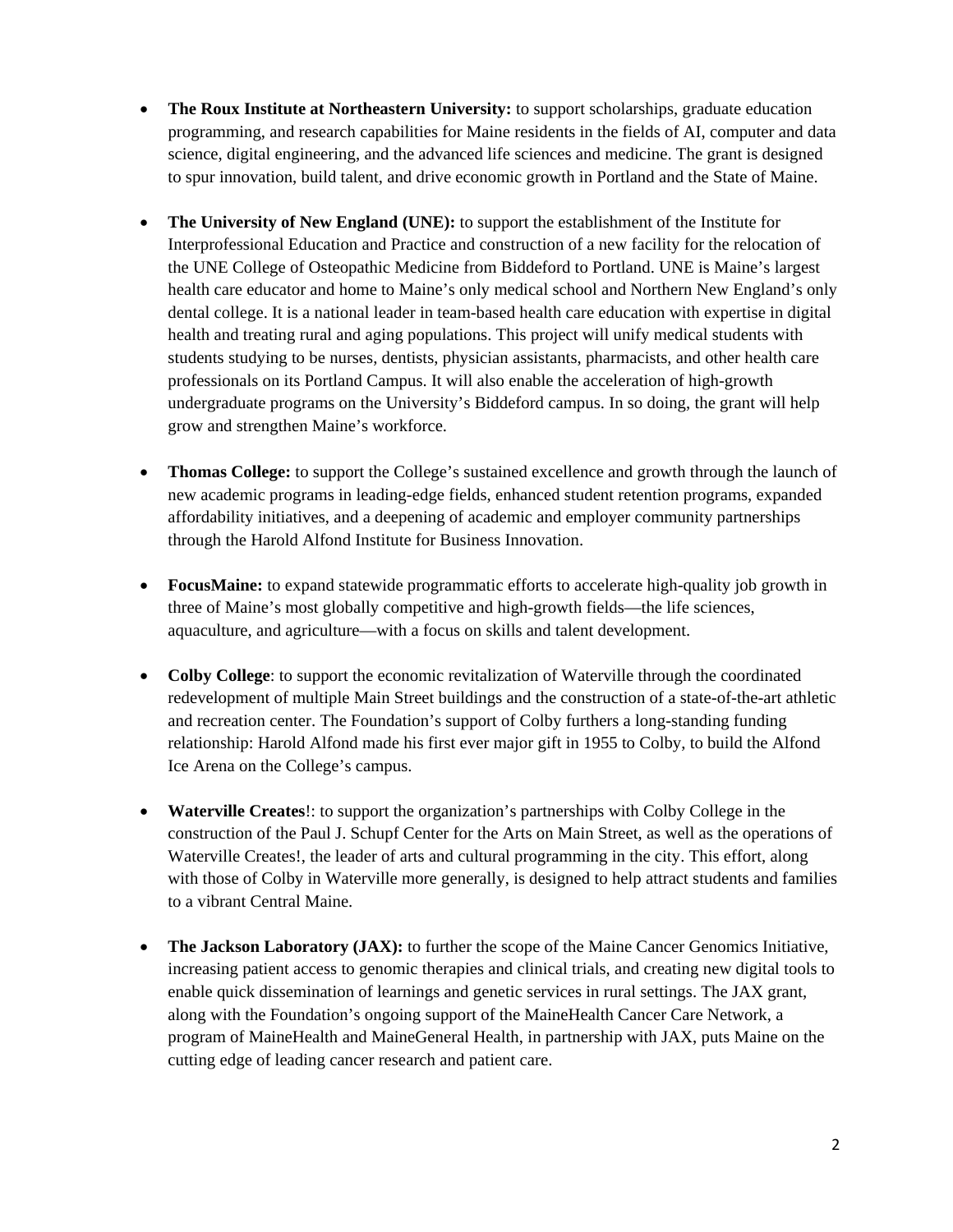"The Harold Alfond Foundation strategically selected these programs, each of which expands access to higher education and builds a pipeline of talent in key areas well-poised for economic growth in Maine, such as biotech, engineering, healthcare and IT," said Dana Connors, President of the Maine State Chamber of Commerce. "Each of these institutions play a critical role in strengthening Maine's future. The value of these investments and their impact on the success of Maine's economy and people cannot be overstated."

### **Investing in the Future Through Teamwork**

The key to Maine's future is a high-quality education system. Much of the funding announced today is focused on higher education, and with institutions creating and delivering innovative academic programs to meet the state's pressing workforce needs and opportunities.

"Our goal is to make long-lasting, positive change, not only by direct investment in institutions leading the way, but also by attracting continued and sustained support from government and business leaders in the state, the northeast corridor and across the country," Powell commented. "That is absolutely critical to help Mainers continue to cope with the effects of the pandemic today and build their economy and communities for the future."

"In true Harold Alfond fashion, these grants require teamwork and partnership between and among the grantee institutions and the people of Maine," added Powell. "We are challenging our partners and state government to join us in this effort, to have 'skin in the game'." In this spirit, all eight grantees have committed to contributing their own funds or raising new funds from the community. "We know Maine will rise to the challenge," said Powell.

## **Responding to the Challenge**

These investments help tackle the long-term challenges to economic prosperity that Maine faces, including a shrinking workforce that needs the skills required for today's modern STEM-based economy. The coronavirus pandemic has only exacerbated these challenges and underscored the need for collaboration across the state.

The pandemic has given new significance to the work of all Foundation grantee institutions, each working to help Maine and its residents rebuild today and thrive in the future. In response to the crisis, the Harold Alfond Foundation joined other Maine funders in supporting short-term, emergency needs of the state's charitable institutions on the frontlines, such as the Good Shephard Food Bank and Full Plates, Full Potential, among others. The Foundation also modified existing grant agreements to help grantees, like Jobs for Maine's Graduates and the Alfond Youth and Community Center, deal with pandemic-related stress. Modifications included accelerating payments or reallocating grant funding to pressing needs.

## **Building on a Legacy**

Since its founding in 1950, the Harold Alfond Foundation has furthered the philanthropic legacy of Harold Alfond, the founder of Dexter Shoe Company and a longtime supporter of Maine's communities and people. That legacy includes an emphasis on three broad giving areas still the focus today: education, healthcare, and youth and community development.